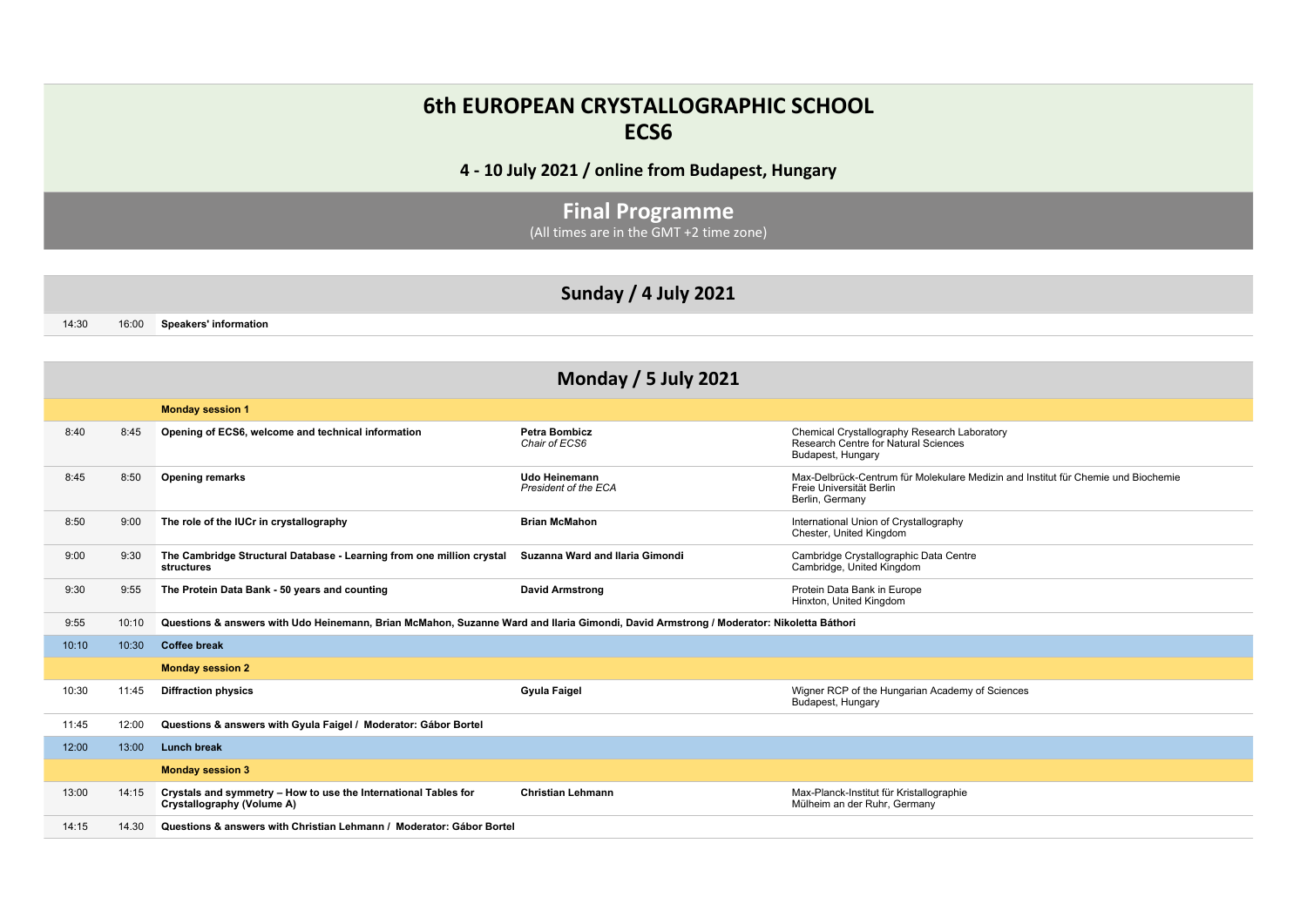| 14:30 | 15:30 | Theory and Laboratory practice (SAXS): András Wacha: Small-Angle X-ray Scattering: A Complementary technique to diffraction |                       |                                                         |  |
|-------|-------|-----------------------------------------------------------------------------------------------------------------------------|-----------------------|---------------------------------------------------------|--|
| 15:30 | 16:00 | Question & answers: Theory and Laboratory practice (SAXS) with András Wacha / Moderator: John R. Helliwell                  |                       |                                                         |  |
| 16:00 | 16:20 | <b>Coffee break</b>                                                                                                         |                       |                                                         |  |
|       |       | <b>Monday session 4</b>                                                                                                     |                       |                                                         |  |
| 16:20 | 17:00 | <b>Reciprocal space</b>                                                                                                     | Gábor Bortel          | Wigner Research Centre for Physics<br>Budapest, Hungary |  |
| 17:00 | 17:10 | Questions & answers with Gábor Bortel / Moderator: Gyula Faigel                                                             |                       |                                                         |  |
| 17:10 | 17:55 | Data collection strategy                                                                                                    | <b>Tobias Stürzer</b> | <b>Bruker AXS GmbH</b><br>Karlsruhe, Germany            |  |
| 17:55 | 18:10 | Questions & answers with Tobias Stürzer / Moderator: Horst Puschmann                                                        |                       |                                                         |  |
| 18:10 | 19:00 | Networking / Welcome drink & chat                                                                                           |                       |                                                         |  |
|       |       |                                                                                                                             |                       |                                                         |  |

|       | Tuesday / 6 July 2021 |                                                                                                                |                            |                                                                                                                           |  |
|-------|-----------------------|----------------------------------------------------------------------------------------------------------------|----------------------------|---------------------------------------------------------------------------------------------------------------------------|--|
|       |                       | <b>Tuesday session 1</b>                                                                                       |                            |                                                                                                                           |  |
| 8:40  | 9:05                  | Instrumentation, sources and detectors                                                                         | John R. Helliwell          | School of Chemistry<br>University of Manchester<br>Manchester, United Kingdom                                             |  |
| 9:05  | 9:55                  | Why should you know about X-ray detectors?                                                                     | Dubravka Sisak Jung        | Dectris Ltd.<br>Baden, Switzerland                                                                                        |  |
| 9:55  | 10:10                 | Questions & answers with John R. Helliwell, Dubravka Sisak Jung / Moderator: András Wacha                      |                            |                                                                                                                           |  |
| 10:10 | 10:30                 | <b>Coffee break</b>                                                                                            |                            |                                                                                                                           |  |
|       |                       | <b>Tuesday session 2</b>                                                                                       |                            |                                                                                                                           |  |
| 10:30 | 11:10                 | Overview lecture of the probes of the structure of matter; X-rays,<br>neutrons and electrons                   | John R. Helliwell          | University of Manchester<br>Faculty of Science and Engineering<br>Manchester, United Kingdom                              |  |
| 11:10 | 11:45                 | X-ray Free Electron Lasers: A new paradigm in science                                                          | <b>Robert Feidenhans'l</b> | European XFEL GmbH<br>Schenefeld, Germany                                                                                 |  |
| 11:45 | 12:00                 | Questions & answers with John R. Helliwell, Robert Feidenhans'l / Moderator: Gyula Faigel                      |                            |                                                                                                                           |  |
| 12:00 | 13:00                 | <b>Lunch break</b>                                                                                             |                            |                                                                                                                           |  |
|       |                       | <b>Tuesday session 3</b>                                                                                       |                            |                                                                                                                           |  |
| 13:00 | 13:25                 | Crystallisation - A very practical guide to getting that perfect single<br>crystal                             | Nikoletta Báthori          | <b>Chemistry Department</b><br>Cape Peninsula University of Technology<br>Cape Town, South Africa                         |  |
| 13:25 | 13:50                 | <b>Protein crystallization</b>                                                                                 | Veronika Harmat            | Laboratory of Structural Chemistry and Biology<br>Institute of Chemistry<br>Eötvös Loránd University<br>Budapest, Hungary |  |
| 13:50 | 14:15                 | "With a little help from my friends": complementary techniques to get<br>to know your crystal structure better | <b>Chiara Massera</b>      | Department of Chemistry<br>University of Parma<br>Parma, Italy                                                            |  |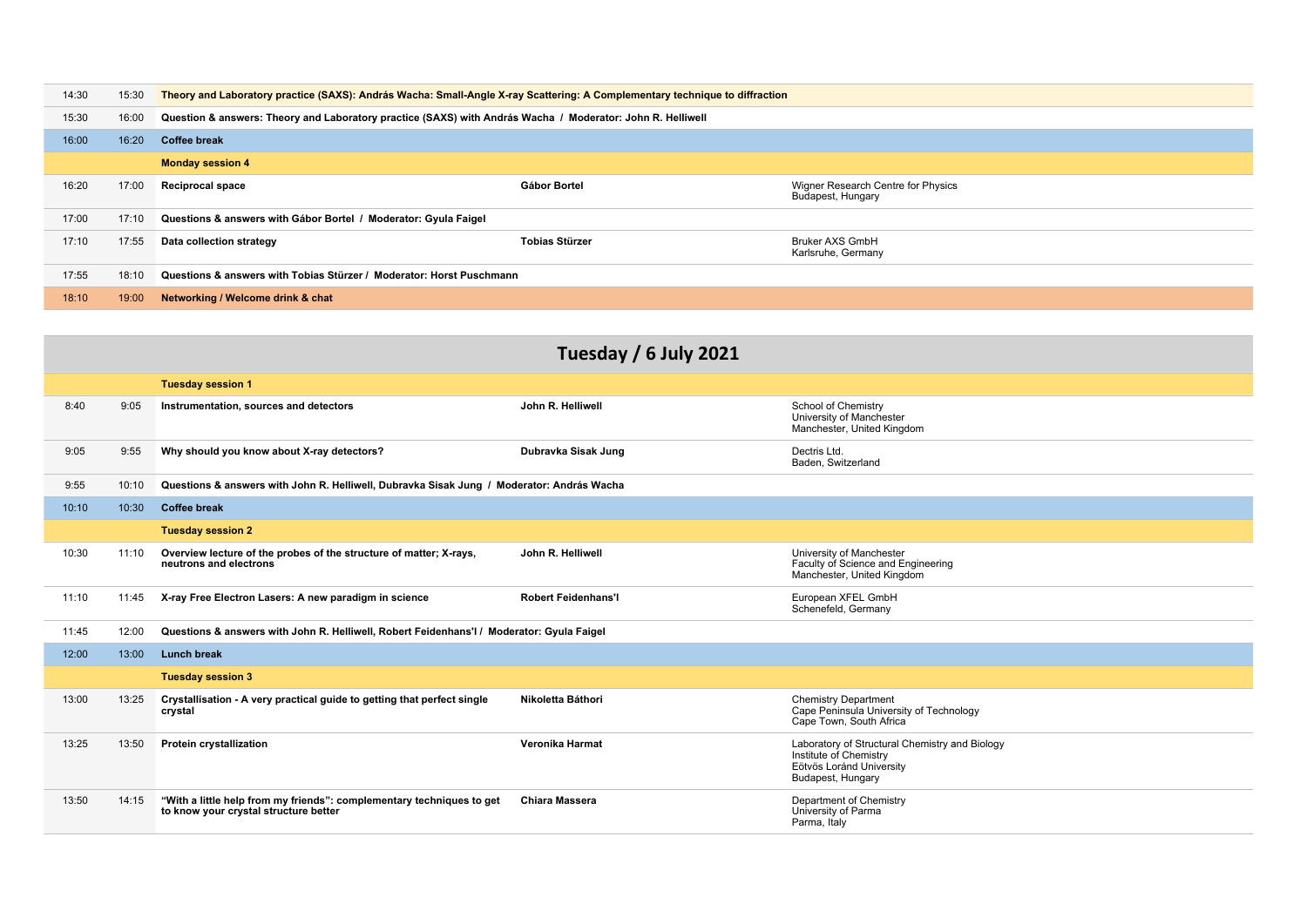| 14:15 | 14:30 | Questions & answers with Nikoletta Bátori, Veronika Harmat, Chiara Massera / Moderator: Laura Bereczki                                                                 |  |  |  |
|-------|-------|------------------------------------------------------------------------------------------------------------------------------------------------------------------------|--|--|--|
| 14:30 | 15:30 | Laboratory practice (SXRD) / Tamás Holczbauer, Gábor Bortel, Nóra May, Laura Bereczki, Éva Kováts, Sourav De, Petra Bombicz: Small molecule X-ray diffraction          |  |  |  |
| 15:30 | 16:00 | Question & answers: Laboratory practice (SXRD) / Moderator: Tamás Holczbauer                                                                                           |  |  |  |
| 16.00 | 16:20 | <b>Coffee break</b>                                                                                                                                                    |  |  |  |
|       |       | <b>Tuesday session 4</b>                                                                                                                                               |  |  |  |
| 16:20 | 17:00 | <b>Christian Lehmann</b><br>From raw diffraction data to refined single crystal structures<br>Max-Planck-Institut für Kristallographie<br>Mülheim an der Ruhr, Germany |  |  |  |
| 17:00 | 17:10 | Questions & answers with Christian Lehmann / Moderator: Dubravka Sisak-Jung                                                                                            |  |  |  |
| 17:10 | 18:10 | Poster session and flash presentations I.                                                                                                                              |  |  |  |
| 18:15 | 19:15 | Networking / Virtual sightseeing of the Buda Castle                                                                                                                    |  |  |  |

|       | Wednesday / 7 July 2021 |                                                                                                                 |                      |                                                                                                                                                                                                           |  |
|-------|-------------------------|-----------------------------------------------------------------------------------------------------------------|----------------------|-----------------------------------------------------------------------------------------------------------------------------------------------------------------------------------------------------------|--|
|       |                         | <b>Wednesday session 1</b>                                                                                      |                      |                                                                                                                                                                                                           |  |
| 8:40  | 9:55                    | Macromolecular structure determination by X-ray crystallography (Part Manfred Weiss<br>I)                       |                      | Helmholtz-Zentrum Berlin<br>Berlin, Germany                                                                                                                                                               |  |
| 9:55  | 10:10                   | Questions & answers with Manfred Weiss / Moderator: Veronika Harmat                                             |                      |                                                                                                                                                                                                           |  |
| 10:10 | 10:30                   | <b>Coffee break</b>                                                                                             |                      |                                                                                                                                                                                                           |  |
|       |                         | <b>Wednesday session 2</b>                                                                                      |                      |                                                                                                                                                                                                           |  |
| 10:30 | 11:45                   | Macromolecular structure determination by X-ray crystallography (Part<br>$\vert$ II)                            | <b>Manfred Weiss</b> | Helmholtz-Zentrum Berlin<br>Berlin, Germany                                                                                                                                                               |  |
| 11:45 | 12:00                   | Questions & answers with Manfred Weiss / Moderator: Vilmos Fülöp                                                |                      |                                                                                                                                                                                                           |  |
| 12:00 | 13:00                   | <b>Lunch break</b>                                                                                              |                      |                                                                                                                                                                                                           |  |
|       |                         | <b>Wednesday session 3</b>                                                                                      |                      |                                                                                                                                                                                                           |  |
| 13:00 | 13:38                   | Enzymes involved in key biomedical processes                                                                    | Beáta Vértessy       | Department of Applied Biotechnology and Food Science<br>Budapest University of Technology and Economics<br>and Laboratory of Genome Metabolism and Repair<br>Institute of Enzimology<br>Budapest, Hungary |  |
| 13:38 | 14:15                   | Model building and electron density maps - howtos in protein<br>crystallography                                 | Veronika Harmat      | Laboratory of Structural Chemistry and Biology<br>Institute of Chemistry<br>Eötvös Loránd University<br>Budapest, Hungary                                                                                 |  |
| 14:15 | 14:30                   | Questions & answers with Beáta Vértessy, Veronika Harmat / Moderator: Manfred Weiss                             |                      |                                                                                                                                                                                                           |  |
| 14:30 | 15:30                   | Laboratory practice (Macromol 1) / Ibolya Leveles, Veronika Harmat: Protein crystallization and data collection |                      |                                                                                                                                                                                                           |  |
| 15:30 | 16:00                   | Question & answers: Laboratory practice (Macromol 1) / Moderator: Veronika Harmat                               |                      |                                                                                                                                                                                                           |  |
| 16:00 | 16:20                   | <b>Coffee break</b>                                                                                             |                      |                                                                                                                                                                                                           |  |
|       |                         | <b>Wednesday session 4</b>                                                                                      |                      |                                                                                                                                                                                                           |  |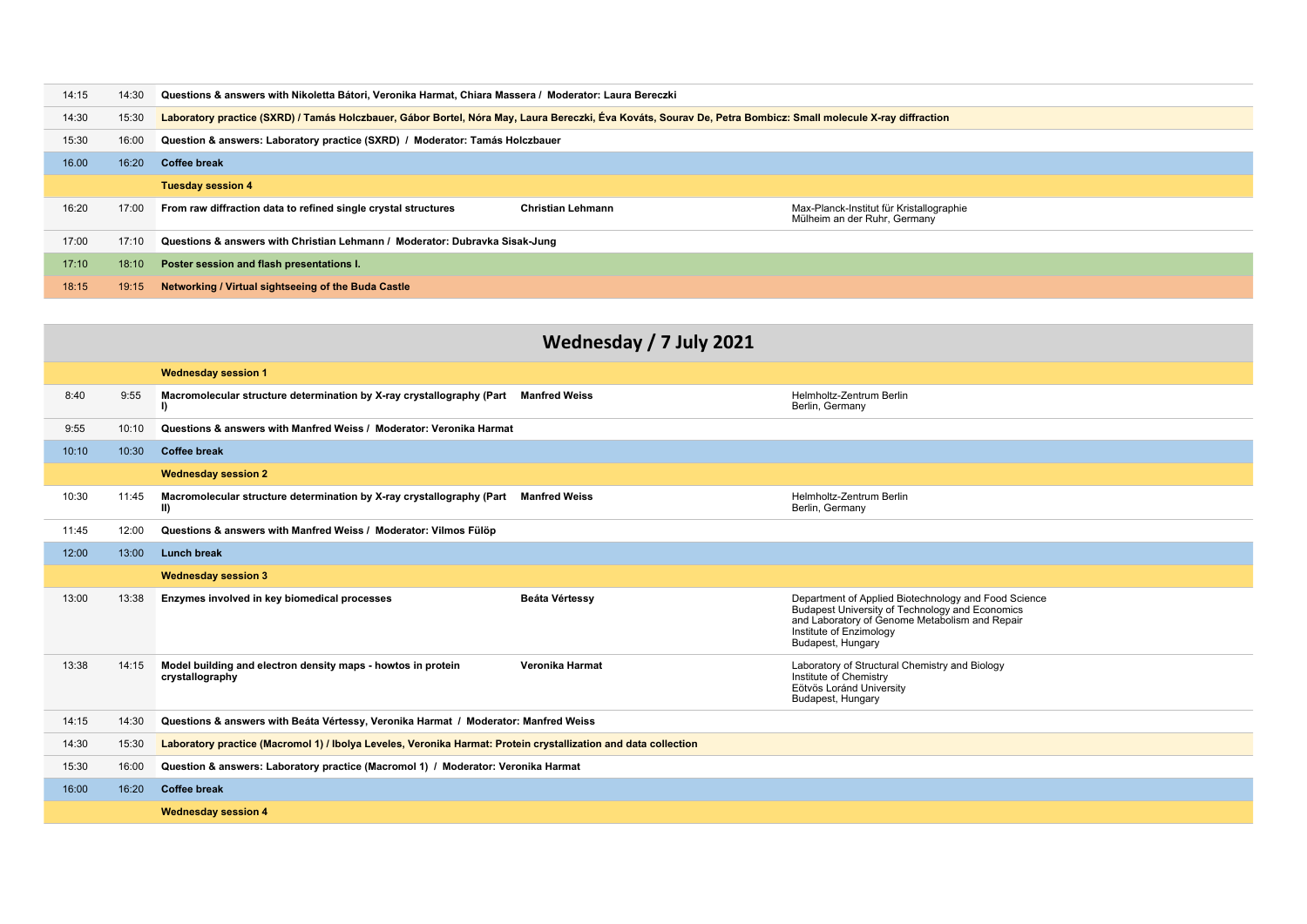| 16:20 | 16:35 | Validating the results of small molecule single crystal structure<br>analysis                           | <b>Christian Lehmann</b> | Max-Planck-Institut für Kristallographie<br>Mülheim an der Ruhr, Germany                     |
|-------|-------|---------------------------------------------------------------------------------------------------------|--------------------------|----------------------------------------------------------------------------------------------|
| 16:35 | 16:50 | Validating the results of macromolecule single crystal structure<br>analysis                            | <b>Manfred Weiss</b>     | Helmholtz-Zentrum Berlin<br>Berlin, Germany                                                  |
| 16:50 | 17:05 | Data validation                                                                                         | John R. Helliwell        | University of Manchester<br>Faculty of Science and Engineering<br>Manchester, United Kingdom |
| 17:05 | 17:10 | Questions & answers with Christian Lehmann, Manfred Weiss, John R. Helliwell / Moderator: Attila Bényei |                          |                                                                                              |
| 17:10 | 17:35 | Data preservation and quality: FAIR and FACT in crystallography                                         | John R. Helliwell        | University of Manchester<br>Faculty of Science and Engineering<br>Manchester, United Kingdom |
| 17:35 | 18:00 | Equilibrium studies to reveal stability, composition and structure in<br>solution                       | Éva A. Enyedy            | Department of Inorganic and Analytical Chemistry<br>University of Szeged<br>Szeged, Hungary  |
| 18:00 | 18:10 | Question & answers with John R. Helliwell, Eva A. Enyedy / Moderator: Nóra May                          |                          |                                                                                              |
| 18:10 | 19:15 | <b>Networking / Concert of Chemical Singers</b>                                                         |                          |                                                                                              |

|       | Thursday / 8 July 2021                                                                       |                                                                                      |                      |                                                                                                           |  |
|-------|----------------------------------------------------------------------------------------------|--------------------------------------------------------------------------------------|----------------------|-----------------------------------------------------------------------------------------------------------|--|
|       |                                                                                              | <b>Thursday session 1</b>                                                            |                      |                                                                                                           |  |
| 8:40  | 9:05                                                                                         | <b>Disorder and twinning</b>                                                         | László Fábián        | School of Pharmacy<br>University of East Anglia<br>Norwich, United Kingdom                                |  |
| 9:05  | 9:30                                                                                         | X-ray diffraction as absolute method to determine absolute<br>configuration          | Attila Bényei        | University of Debrecen<br>Institute of Chemistry<br>Debrecen, Hungary                                     |  |
| 9:30  | 9:55                                                                                         | Structure determination from powder diffraction data                                 | László Fábián        | School of Pharmacy<br>University of East Anglia<br>Norwich, United Kingdom                                |  |
| 9:55  | Question & answers with László Fábián, Attila Bényei / Moderator: Andrzej Katrusiak<br>10:10 |                                                                                      |                      |                                                                                                           |  |
| 10:10 | 10:30                                                                                        | <b>Coffee break</b>                                                                  |                      |                                                                                                           |  |
|       |                                                                                              | <b>Thursday session 2</b>                                                            |                      |                                                                                                           |  |
| 10:30 | 11:08                                                                                        | Polymorphism of solid state structures and its consequences                          | Attila Bényei        | University of Debrecen<br>Institute of Chemistry<br>Debrecen, Hungary                                     |  |
| 11:08 | 11:45                                                                                        | Polymorphism and isostructurality                                                    | <b>Petra Bombicz</b> | Chemical Crystallography Research Laboratory<br>Research Centre for Natural Sciences<br>Budapest, Hungary |  |
| 11:45 | 12:00                                                                                        | Questions & answers with Attila Bényei, Petra Bombicz / Moderator: Nikoletta Báthori |                      |                                                                                                           |  |
| 12:00 | 13:00                                                                                        | <b>Lunch break</b>                                                                   |                      |                                                                                                           |  |
|       |                                                                                              | <b>Thursday session 3</b>                                                            |                      |                                                                                                           |  |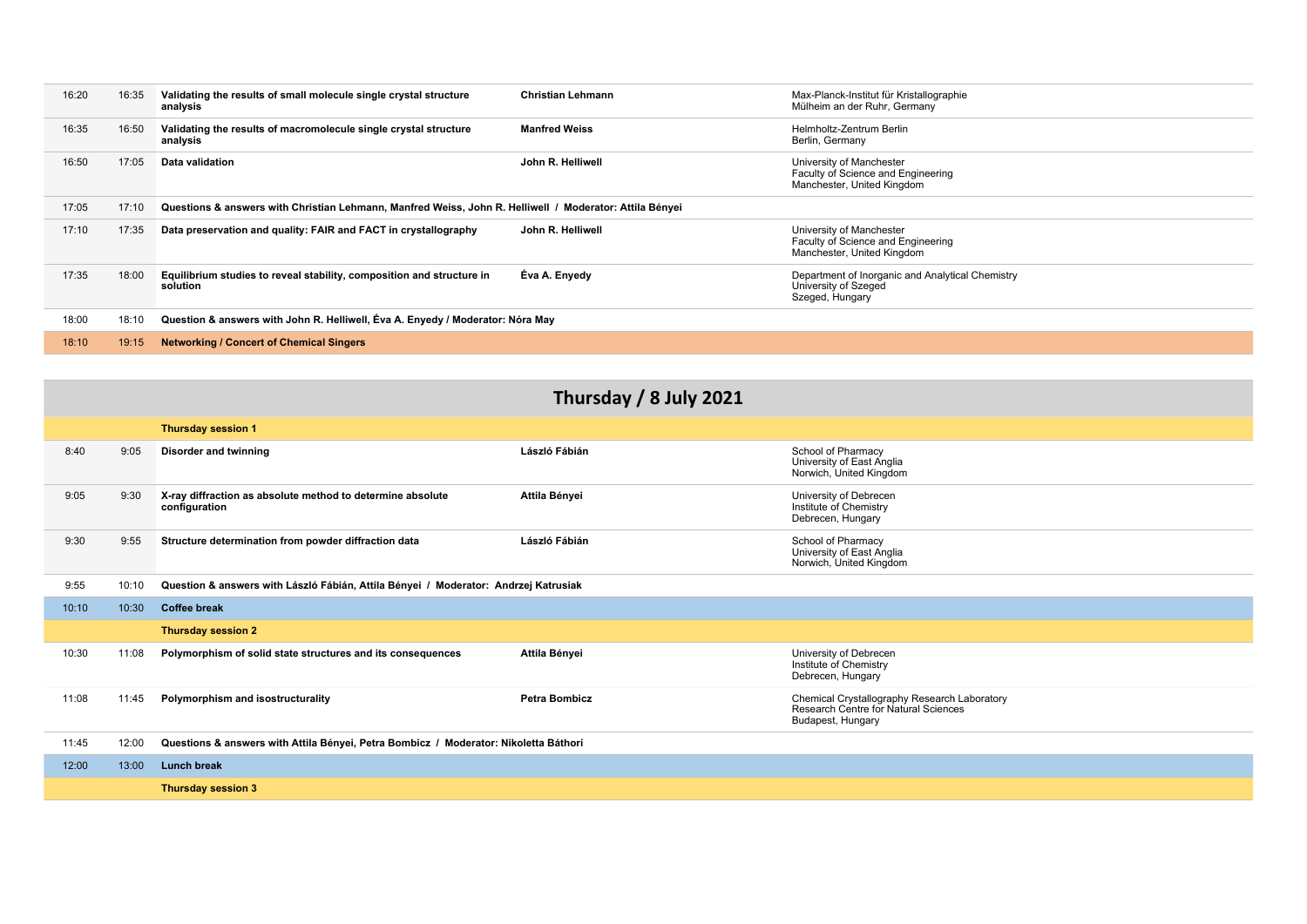| 13:00 | 14:15 | Is structural characterization important in the study of Metal Organic<br>Frameworks, bio-MOFs and polymorphs? No doubt about that! | <b>Teresa Duarte</b>   | Instituto Superior Técnico<br>Universidade de Lisboa<br>Lisbon, Portugal |
|-------|-------|-------------------------------------------------------------------------------------------------------------------------------------|------------------------|--------------------------------------------------------------------------|
| 14:15 | 14:30 | Questions & answers with Teresa Duarte / Moderator: Ilaria Gimondi                                                                  |                        |                                                                          |
| 14:30 | 15:30 | Laboratory practice (Olex2): Horst Puschmann: Solving and refining small-molecule structures using Olex2                            |                        |                                                                          |
| 15:30 | 16:00 | Question & answers: Laboratory practice (Olex2) with Horst Puschmann / Moderator: Chiara Massera                                    |                        |                                                                          |
| 16:00 | 16:20 | <b>Coffee break</b>                                                                                                                 |                        |                                                                          |
|       |       | <b>Thursday session 4</b>                                                                                                           |                        |                                                                          |
| 16:20 | 17:00 | Powder Diffraction with single-crystal instruments                                                                                  | Christian J. Schürmann | Rigaku Europe SE<br>Göttingen, Germany                                   |
| 17:00 | 17:10 | Questions & answers with Christian J. Schürmann / Moderator: Attila Bényei                                                          |                        |                                                                          |
| 17:10 | 18:10 | Poster session and flash presentations II.                                                                                          |                        |                                                                          |
| 18:10 | 19:00 | Networking / Quiz & chat                                                                                                            |                        |                                                                          |

|       | <b>Friday / 9 July 2021</b> |                                                                                                                          |                           |                                                                                             |  |  |
|-------|-----------------------------|--------------------------------------------------------------------------------------------------------------------------|---------------------------|---------------------------------------------------------------------------------------------|--|--|
|       |                             | <b>Friday session 1</b>                                                                                                  |                           |                                                                                             |  |  |
| 8:40  | 9:55                        | Stuctural aspects of COVID-19                                                                                            | Vilmos Fülöp              | University of Warwick<br>Coventry, United Kingdom                                           |  |  |
| 9:55  | 10:10                       | Question & answers with Vilmos Fülöp / Moderator: Manfred Weiss                                                          |                           |                                                                                             |  |  |
| 10:10 | 10:30                       | <b>Coffee break</b>                                                                                                      |                           |                                                                                             |  |  |
|       |                             | <b>Friday session 2</b>                                                                                                  |                           |                                                                                             |  |  |
| 10:30 | 11:45                       | Crystallography in extreme conditions                                                                                    | Andrzej Katrusiak         | Faculty of Chemistry<br>Adam Mickiewicz University<br>Poznan, Poland                        |  |  |
| 11:45 | 12:00                       | Questions & answers with Andrzej Katrusiak / Moderator: Éva Kováts                                                       |                           |                                                                                             |  |  |
| 12:00 | 13:00                       | <b>Lunch break</b>                                                                                                       |                           |                                                                                             |  |  |
|       |                             | <b>Friday session 3</b>                                                                                                  |                           |                                                                                             |  |  |
| 13:00 | 14:15                       | Noncovalent interactions at work                                                                                         | <b>Giancarlo Terraneo</b> | Politecnico di Milano<br>Milan, Italy                                                       |  |  |
| 14:15 | 14:30                       | Questions & answers with Giancarlo Terraneo / Moderator: Petra Bombicz                                                   |                           |                                                                                             |  |  |
| 14:30 | 15:30                       | Laboratory practice (Macromol 2): Veronika Harmat, Ibolya Leveles: Solving protein structures with X-ray crystallography |                           |                                                                                             |  |  |
| 15:30 | 16:00                       | Question & answers: Laboratory practice (Macromol 2) / Moderator: Ibolya Leveles                                         |                           |                                                                                             |  |  |
| 16:00 | 16:20                       | <b>Coffee break</b>                                                                                                      |                           |                                                                                             |  |  |
|       |                             | <b>Friday session 4</b>                                                                                                  |                           |                                                                                             |  |  |
| 16:20 | 17:00                       | <b>Electron crystallography</b>                                                                                          | <b>Enrico Mugnaioli</b>   | Center for Nanotechnology Innovation@NEST<br>Istituto Italiano di Tecnologia<br>Pisa, Italy |  |  |